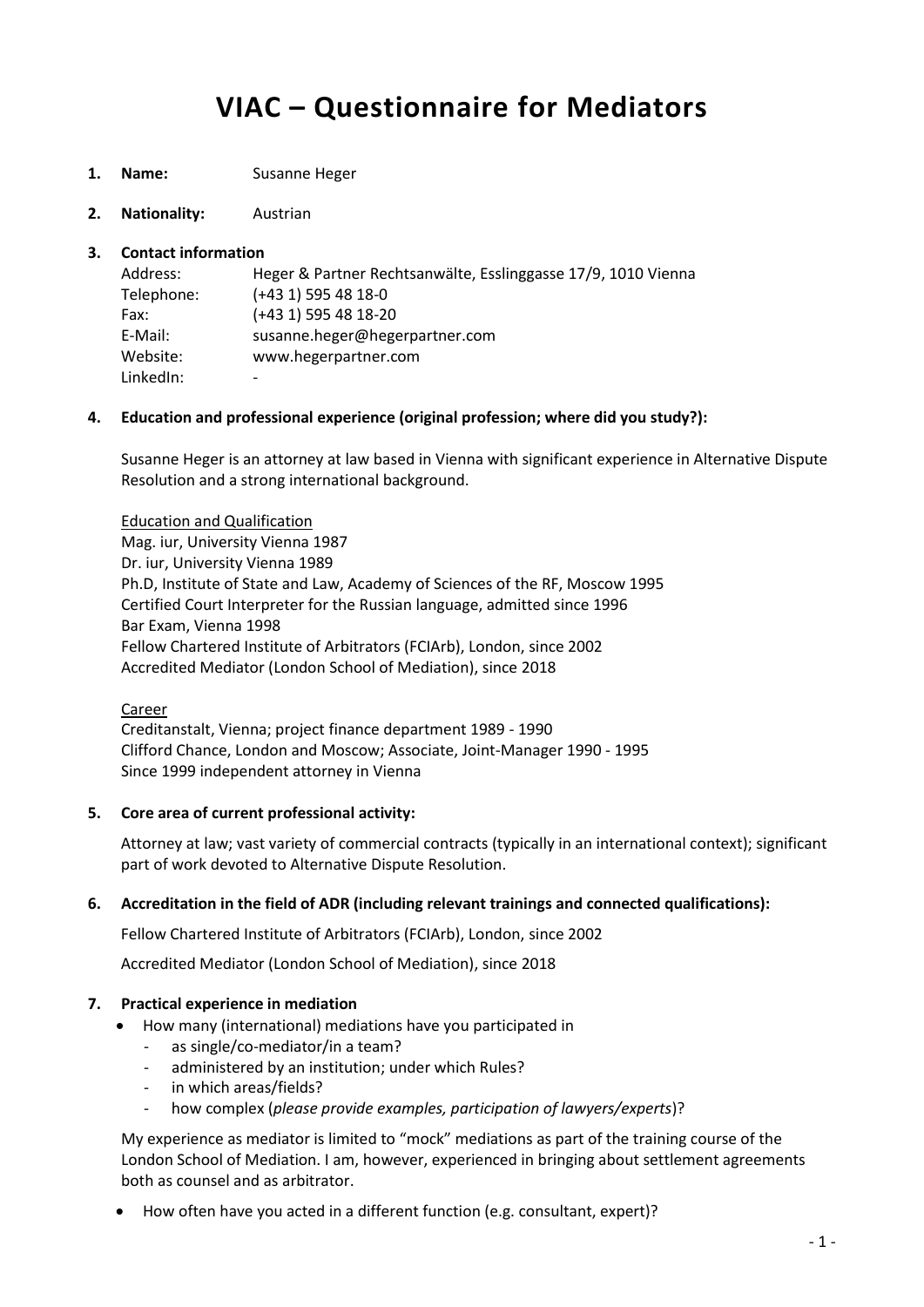What other ADR-experience do you have?

Other ADR-Experience ( Alternative Dispute Resolution – Experience) comprises:

More than 20 arbitration proceedings as arbitrator (presiding arbitrator, co-arbitrator, sole arbitrator), primarily VIAC, but also ICC, *ad hoc*, DIS and MKAS Kiev; language of the proceedings German, English and Russian.

# **8. Languages (including levels)**

-

### Mother tongue: GERMAN

Working languages (i.e. languages in which you have both a spoken and written command so that you may conduct mediation proceedings in this language):

RUSSIAN (admitted as court interpreter at Austrian courts); ENGLISH

Basic knowledge: -

# **9. Style of mediation**

*Where do you see yourself? Please tick box as appropriate or indicate your preferred style.*



#### **INTERACTION DIMENSION**

*©* Alexander, Nadja (2011) "The Mediation Meta-Model - the realities of mediation practice," *ADR Bulletin*: Vol. 12: No. 6, Article 5. Available at[: http://epublications.bond.edu.au/adr/vol12/iss6/5;](http://epublications.bond.edu.au/adr/vol12/iss6/5) *see also here for a detailed description of the 6 mediation styles.*

I see myself primarily in the area of facilitative mediation meaning that I try to assists the participants in finding a solution to their dispute themselves. I listen, summarise and ask questions which should help the parties to evaluate their situation and explore their options.

# **10. Please describe aspects of your personality which could be interesting to clients you are going to mediate; what would former clients emphasize in your work?**

Neutral, efficient in handling flexible types of proceedings (an ability demonstrated as sole arbitrator and chairperson in international arbitrations), structured thinking, ability to support useful communication by asking the right questions.

**11. Publications and other activities in ADR related matters (e.g. training sessions, seminars, conferences, articles and others):**